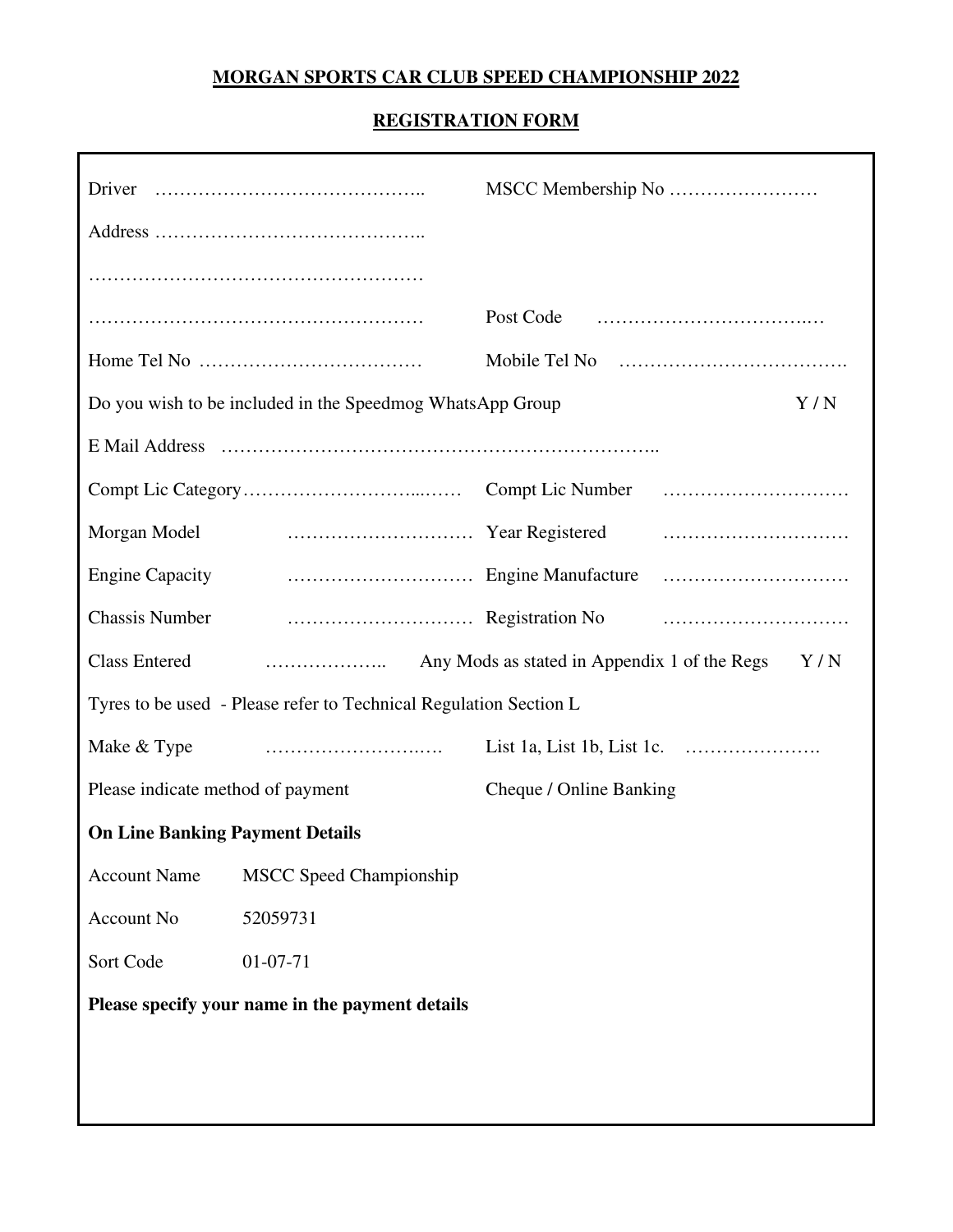Please indicate below which rounds you anticipate entering –

| 26 <sup>th</sup> March          | Cadwell Park             | Herts County A.A.C.         | S         |
|---------------------------------|--------------------------|-----------------------------|-----------|
| $10^{th}$ April                 | Curborough Fig of 8      | Midland Automobile Club     | S         |
| $17th$ April                    | <b>Gurston Down</b>      | <b>BARC SW</b>              | H         |
| $24th$ April                    | Wiscombe Park            | Woolbridge MC               | H         |
| $24th$ April                    | Hethel                   | Herts County A.A.C          | S         |
| $28th - 30th$ April             | Manx Classic             | Manx Motor Club             | $H_{\rm}$ |
| $30th$ April                    | Ty Croes (National)      | MG Car Club                 | S         |
| $1st$ May                       | Ty Croes (International) | MG Car Club                 | S         |
| 8 <sup>th</sup> May             | Debden                   | Herts County A.A.C          | S         |
| $\overline{5}^{\text{th}}$ June | Harewood                 | <b>BARC</b> Yorkshire       | $H_{\rm}$ |
| $12th$ June                     | 3 Sisters                | Longton & District Car Club | S         |
| $19th$ June                     | <b>Gurston Down</b>      | <b>BARC SW</b>              | H         |
| $25th$ June                     | Aintree                  | Liverpool Motor Club        | S         |
| $17th$ July                     | Shelsley Walsh           | Midland Automobile Club     | H         |
| $7th$ August                    | <b>Loton Park</b>        | Hagley & District Club      | H         |
| $13th$ August                   | Goodwood                 | <b>Bognor Regis MC</b>      | S         |
| $24th$ September                | <b>Blyton Park</b>       | Nottingham Sports Car Club  | S         |
| $25th$ September                | <b>Blyton Park</b>       | Nottingham Sports Car Club  | S         |
| 1 <sup>st</sup> October         | Prescott                 | <b>Bugatti Owners Club</b>  | H         |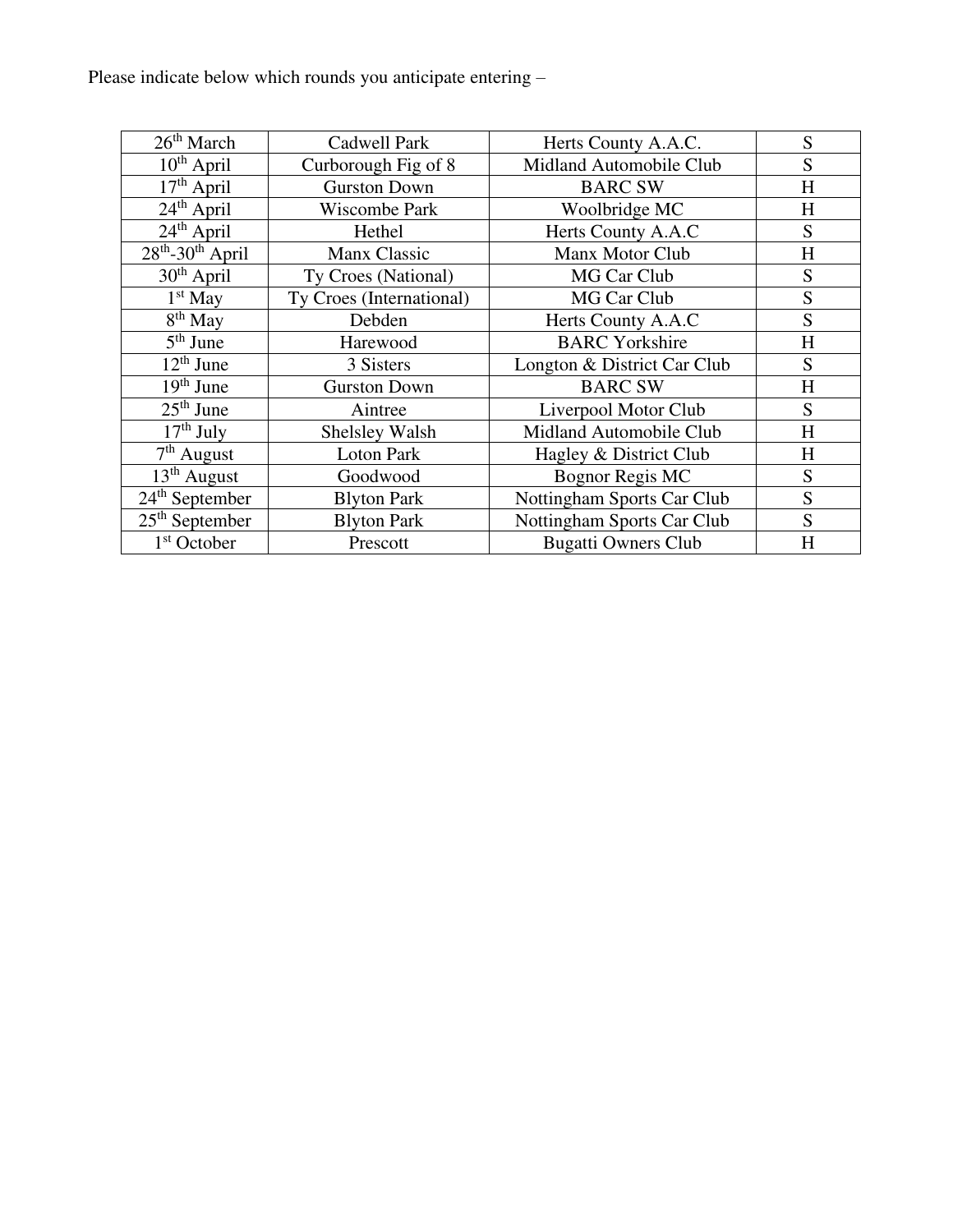The Championship will be divided into Classes as follows:

# **Road Cars (S12)**

| Class 1h  | <b>Standard Morgan Series 1</b>                                            |
|-----------|----------------------------------------------------------------------------|
| Class 1   | Standard Morgan 4/4 (Carburettor) up to 1701cc.                            |
| Class 2   | Standard Morgan 4/4 (Fuel Injected) CVH, Zetec up to 1800cc, Sigma.        |
| Class 4   | Standard TR engined $+4$ Morgan.                                           |
| Class 5b  | Standard Moss Box +8                                                       |
| Class 6a  | Standard Morgan +4, 4/4 Duratec up to 1800cc, CVH/Zetec 4/4 (1801-2000cc). |
| Class 6b  | Standard Morgan +4 Duratec up to 2000cc                                    |
| Class 8a  | Standard Morgan +4 Duratec up to 2000cc                                    |
| Class 8b  | Standard 3,500cc Carburetted Plus 8                                        |
| Class 9a  | Standard Injected Plus 8 up to 4000cc.                                     |
| Class 9b  | Standard Roadster 3.0 / 3.7                                                |
| Class 10b | Road-going Standard Plus 8 4.6                                             |
| Class 11b | Aero 8 over 4,400cc.                                                       |

#### **Modified Cars (S13)**

- Class 3 Modified Morgan 4/4 up to 1750cc
- Class 5a Modified TR engined + 4 Morgan<br>Class 7 4/4 Sport (Modified), Modified 4/4
- 4/4 Sport (Modified), Modified 4/4, & + 4 (1751-2000cc).
- Class 8c Modified  $4/4$ ,  $& 4$ ,  $(1751-2000cc)$ .
- Class 9c Modified 4/4,  $& 44$ ,  $(1751-2000cc)$ .
- Class 10a Modified Plus 8, Modified Roadster, Aero 8 up to 4,400cc
- Class 10c Modified Roadster 3.0
- Class 10d Modified Roadster 3.7.
- Class 10e Modified  $4/4$ ,  $& 4$ , over 2000cc,
- Class 11a Racing Plus 8
- Class 12 Modsports Morgans.